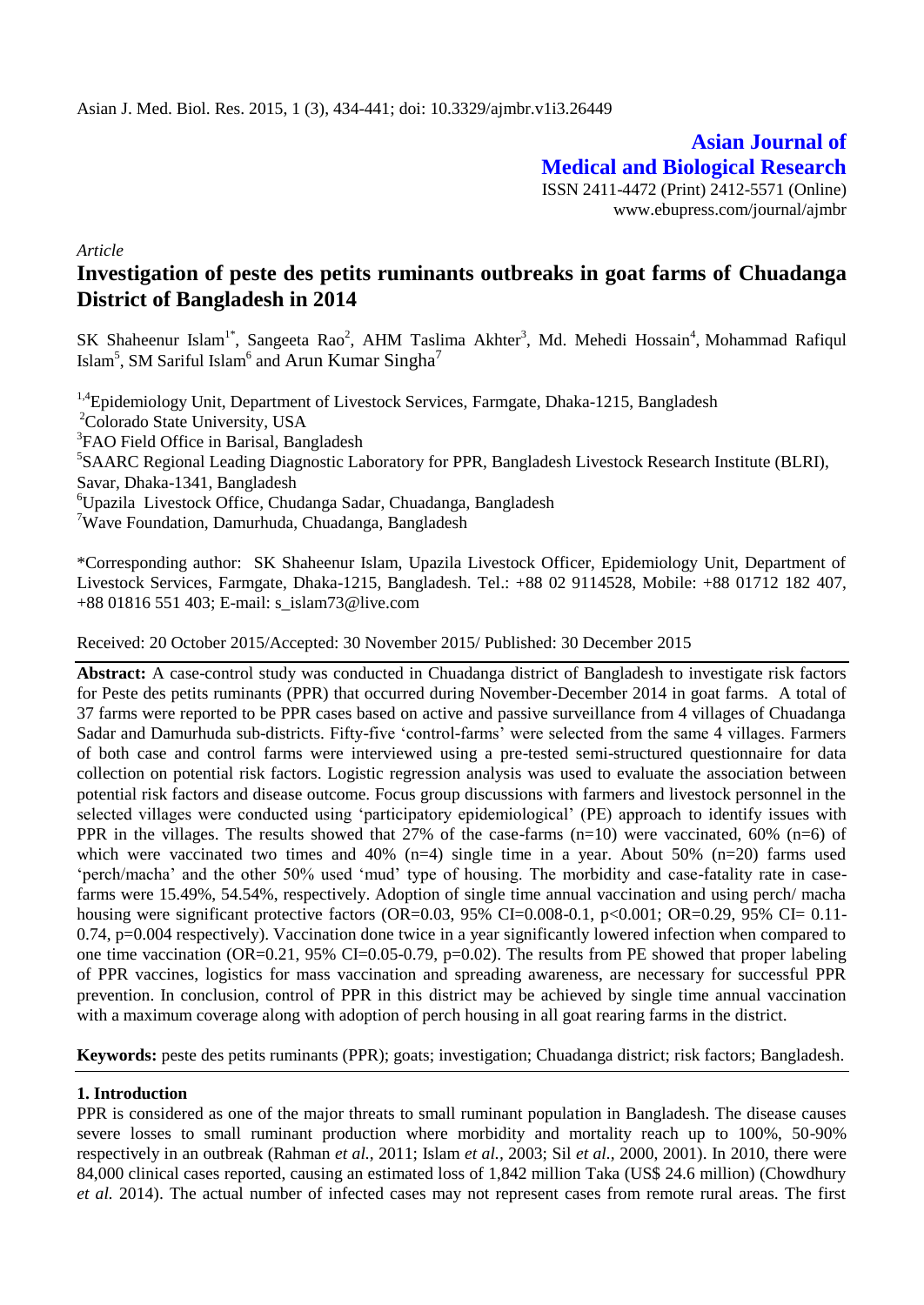outbreak of PPR in Bangladesh occurred in 1993 in Meherpur district, south western part of the country and continuing to occur since then (Sil *et al.,* 1995 and Islam *et al.,* 2001).

PPR is an economically important emerging trans-boundary animal disease, classified under the genus Morbillivirus under the family of Paramyxoviridae (Gibbs *et al.,* 1979). Incubation period of the disease is 2-6 days and is characterized by fever, pneumonia and necrotic enteritis. Goats and sheep are considered as natural hosts of PPR, goats being more susceptible (Taylor, 1984). There are 25.43million goats in Bangladesh (personal communication/ unpublished data), 52% of which are reared by landless marginal farmers (Chowdhury *et al*., 2002). Black Bengal goat is the species that is reared in most of the districts, helping in reduction of poverty in rural women and strengthening empowerment. Forty-one percent of the farm income is generated by goat rearing; 250 million Bangladeshi Taka (US\$ 3.5 million) is being generated from goat leather export (Chowdhury *et al.,* 2002). Until last century, goats were reared in scavenging system and have gradually shifted to semi-intensive/ intensive management in many goat rearing districts. The housing system that most goat farmers use is mud-type. However, few farms use perch house/ macha system and have found to be protective in the community against goat diseases as it is conducive for good hygienic and management practices (unpublished data). It has been recognized that hygienic and good management practice can improve the recovery rate in PPR infected goats at the farm level (Yousuf *et al.* 2015).

Chuadanga is a district with higher density of goat population. Due to favorable climatic conditions and availability of feed resources, people of this district especially the poor have chosen 'fattening' of goats to alleviate their poverty level. Despite various initiatives like vaccination, farmers' awareness taken by Department of Livestock Services (DLS) towards prevention and control of the disease, it is challenging. The secondary surveillance data of DLS indicates that the disease prevails in this district year-round with peak of outbreaks during the winter (November-December) and continue until mid summer (March-April). The outbreaks are severe in the district where vaccination coverage is minimum (unpublished data/ personal communication). The vaccination coverage in national PPR programs is however, not satisfactory (SAARC, 2013). It is important to evaluate the disease burden as well as find out the factors that prevail or reduce PPR in goat farms in the country. A few studies have been conducted to assess the actual disease burden (Sarker *et al.,* 2011) and there is no specific program for eradication of PPR in Bangladesh. The objective of this study is to identify the risk factors associated with PPR outbreaks in Chuadanga Sadar, Damurhuda sub-districts of Chuadanga district during November to December 2014. The goal of the study is to recommend strategies to control PPR in the country.

## **2. Materials and Methods**

## **2.1. Study area and study design**

Damurhuda and Chudanga Sadar subdistricts of Chudanga District, Northwestern part of Bangladesh (Figure1) were selected to conduct the investigation of PPR outbreaks in goats during a period of November-December 2014.



**Figure 1. Map showing 4 villages for investigation of PPR outbreaks (Showing red circles)**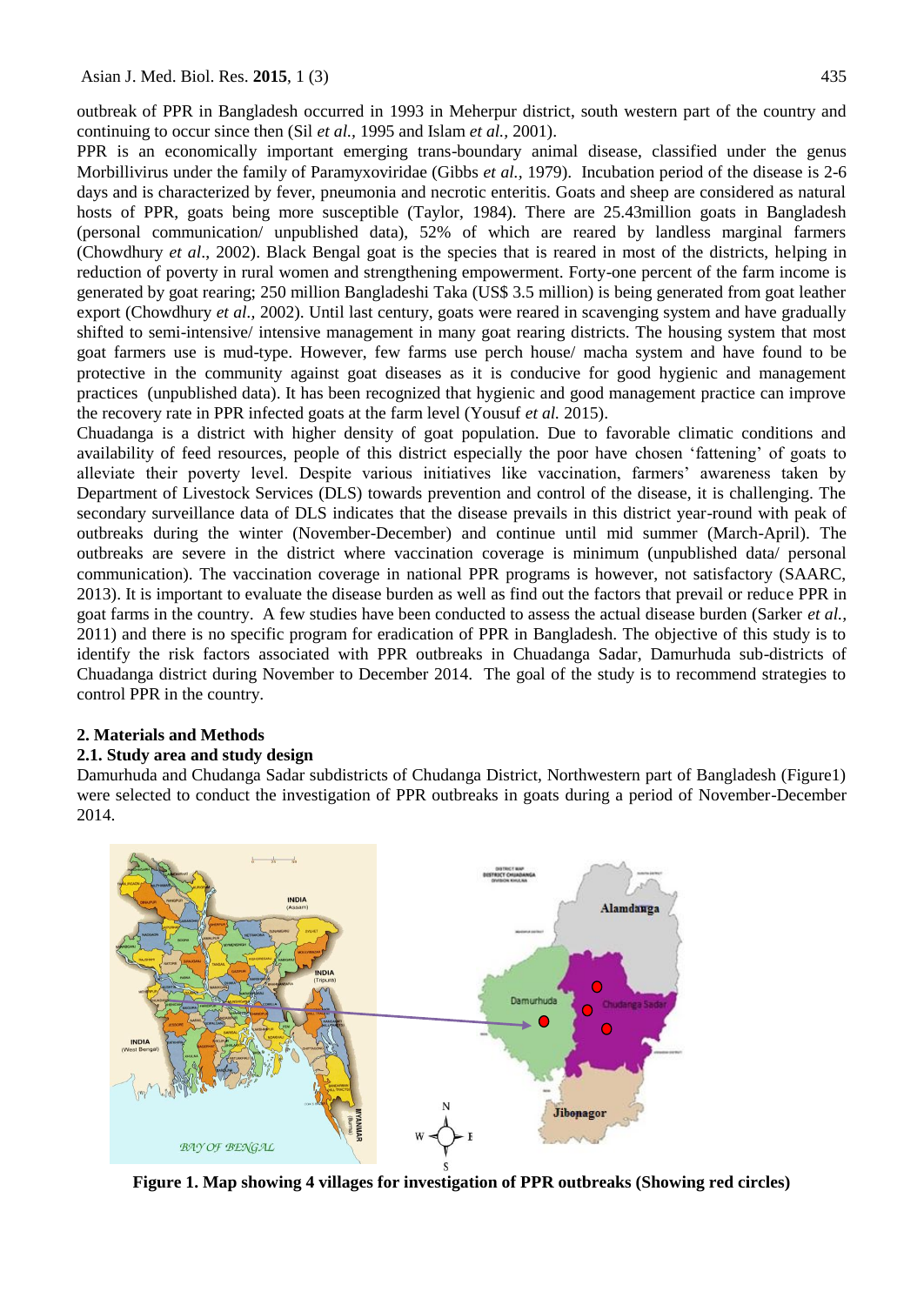A case-control study was designed to find out the risk factors associated with PPR. The data on 'suspect' PPR case-farms recorded through passive surveillance by Veterinary hospitals of the sub-districts were collected by our team. SAARC regional leading diagnostic laboratory for PPR, Bangladesh Livestock Research Institute, Savar, Dhaka was contacted for the data on 'confirmed' case-farms through active surveillance. Data from both 'suspect' and 'confirmed' case-farms were considered as 'cases' for data analysis. The 'control' farms were selected from the same sub-districts as case-farms by convenient sampling technique.

## **2.2 Definition of case and control-farms**

### **2.2.1. Case-farm**

*'Suspected case-farm'***:** The farm consisting of goats from Chudanga Sadar (Hazrahati, Jaforpur and Pourosova) and Damurhuda (Bisnopur) sub-districts of Chuadanga district showing at least 2 clinical signs among the following: fever (104-106°F), diarrhea with foul smell, discharges from eyes, nose and mouth, mouth sores, loss of appetite, abortion in pregnant does, during November - December 2014.

*'Confirmed case-farm'***:** The farm from above mentioned geographical areas and time period, with at least one suspected goat case and confirmed positive for PPR (nasal swab samples) using RT-PCR (Couacy-Hymann *et al.* 2002).

### **2.2.2. Control-farm**

The farm from the same geographical location as case-farm, consisting of goats not showing any of the above mentioned clinical signs during November - December 2014.

### **2.3. Data collection, management and statistical analysis**

The data on demographics and risk factors were collected from both case and control-farms using pretested semi-structured questionnaires. The risk/ protective factors included in the questionnaires were: History of single time vaccination within 1 year, introduction of new goat within 1 year, sharing goat house with neighbor, having perch/ macha house, fattening of goat, selling of infected goats, use grazing land after outbreak along with practicing two time vaccination within 1 year. The data on demographics, risk/ protective factors and disease outcome were entered and validated in Microsoft excel® worksheet and imported into Epiinfo 7 program (CDC, 2012) for statistical analysis. Univariate logistic regression analysis was performed to evaluate associations of potential risk factors with the PPR disease outcome (case-farms versus control-farms). A pvalue of 0.05 was used to determine statistical significance. Due to missing data, the total number of case and control-farms varied in relation to some variables and are indicated in results accordingly.

Focus group discussions with goat farmers were conducted using participatory epidemiological (PE) approach on PPR in the villages. Topics such goat breeds, problems in goat rearing, problems in vaccination and suggestion for improvement of vaccination procedure and any other business (AOB) were discussed. Similar approach was undertaken with focus group discussions with livestock personnel (veterinarians/ paraveterinarians). Data from both discussions were recorded in pre-formatted questionnaires. Proportions were calculated to describe the data and to prioritize the issues related to PPR.

## **3. Results**

The data included 37 case-farms and 55 control-farms. The 37 cases consisted of 22 suspect-farms and 15 confirmed case-farms. At the farm level,  $5\%$  (n=2) of the case-farms and  $25\%$  (n=14) of the control-farms represented Damurhuda sub-district; 95% (n=35) of the case-farms and 75% (n=41) of the control-farms were from Chuadanga Sadar sub-district. The 37 case-farms represented a total of 284 goats. The animal level morbidity in the case-farms was (44/284) 15.49% and case-fatality rate was (24/44) 54.54%. The clinical sings of suspected PPR infected goats (n=44) shown in Figure 2 and outcomes of the suspected goats shown in Figure 3.

## **3.1. Vaccination**

Of the 37 case-farms, 73% (n=27) and of the 55 control-farms, 93 % (n=51) did not practice PPR vaccination. Eleven percent  $(n=4)$  of the case-farms vaccinated their goats once annually and 16%  $(n=6)$  vaccinated twice annually. The single annual vaccination status significantly varied between case and control-farms. The farms that vaccinated once within past 1 year had significantly lower likelihood of PPR infection (OR=0.03, 95%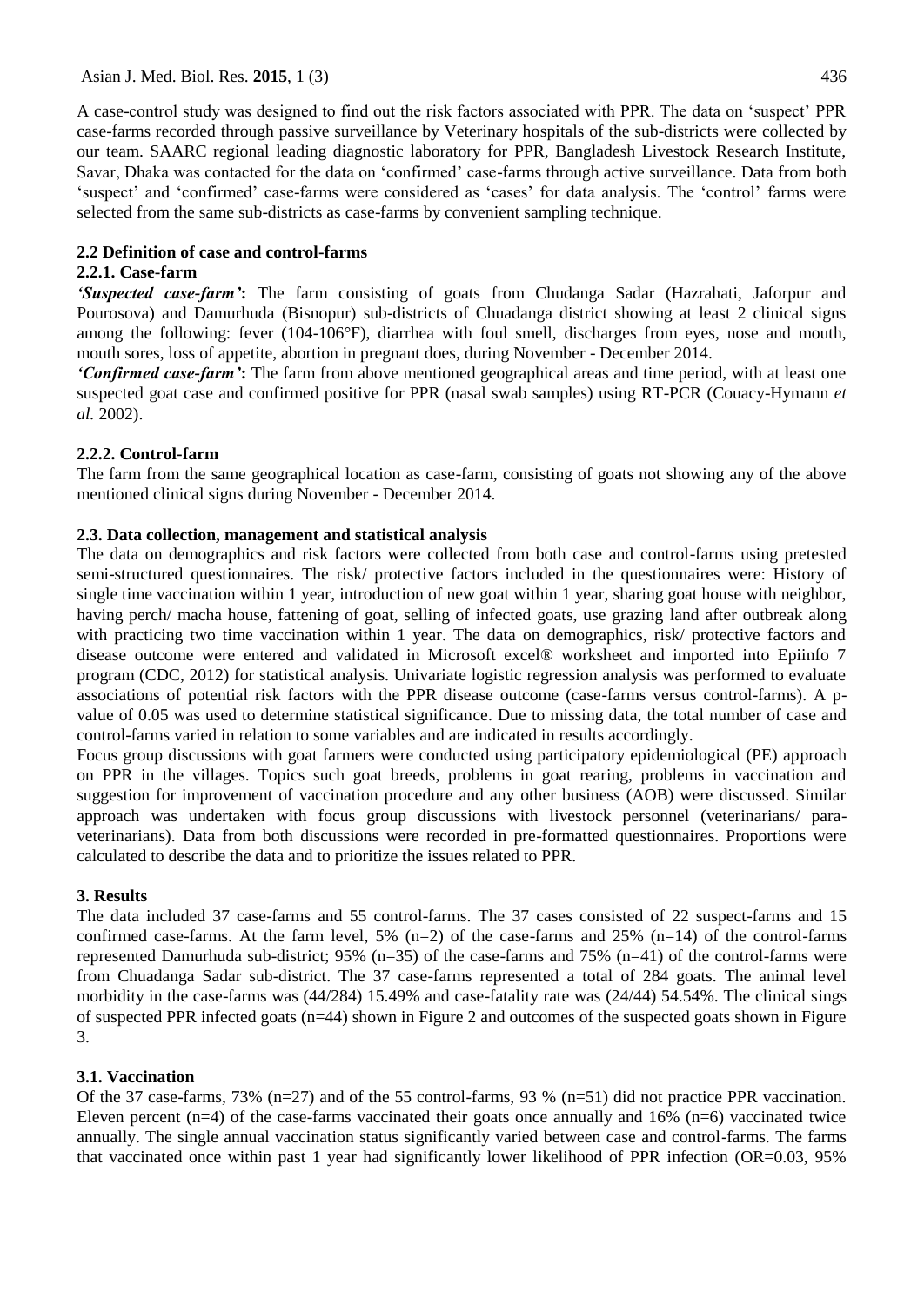CI=0.008-0.101, p-value<.001). Annual vaccination done twice yearly significantly lowered infection when compared to one time vaccination (OR=0.21, 95% CI=0.02 -0.79, p=0.02) (Table 1).



**Figure 2. Clinical signs of PPR infected suspected goats(n=44).**



**Figure 3. Outcome of suspected goats (n=44).**

The mean ( $\pm$ SD) age of the case-farm owners was 38.2 ( $\pm$ 9.2) years, 54% (n=20) of them were women and 46% were men (n=17). The mean ( $\pm$ SD) age of the control-farm owners was 38.81 ( $\pm$ 9.70) years, 85% (n=47) of them were women and 15% were men (n=8).

## **3.2. Introduction of new goat within year**

Of the 37 case-farms,  $35\%$  (n=13) introduced new goat within past 1 year and  $65\%$  (n=24) did not introduce new goat. Of the 55 control-farms, 38% (n=21) introduced new goat where as 64% (n=34) farms did not introduce new goat within past 1 year. However, no significant association between introduction of new goat within one year and PPR infection was found.

## **3.3. Sharing goat house with neighbor**

Of the 37 case-farms, only 24% (n=9) and of the 55 control-farms, 15% (n=8) shared their goat house with the neighbor. However, no significant association between sharing goat house with neighbor and PPR infection was found.

## **3.4. Having perch/macha house**

Of the 37 case-farms, 54% (n=20) used perch/ macha housing, whereas, 46% (n=17) farms used mud housing to keep the goats. Of the 55 control-farms, 80%  $(n=44)$  used perch/ macha house, whereas, 20%  $(n=11)$  farms used mud housing. The use of perch/ macha housing showed significantly lower likelihood of PPR infection (OR=0.29 95% CI=0.11-0.74, p=.008).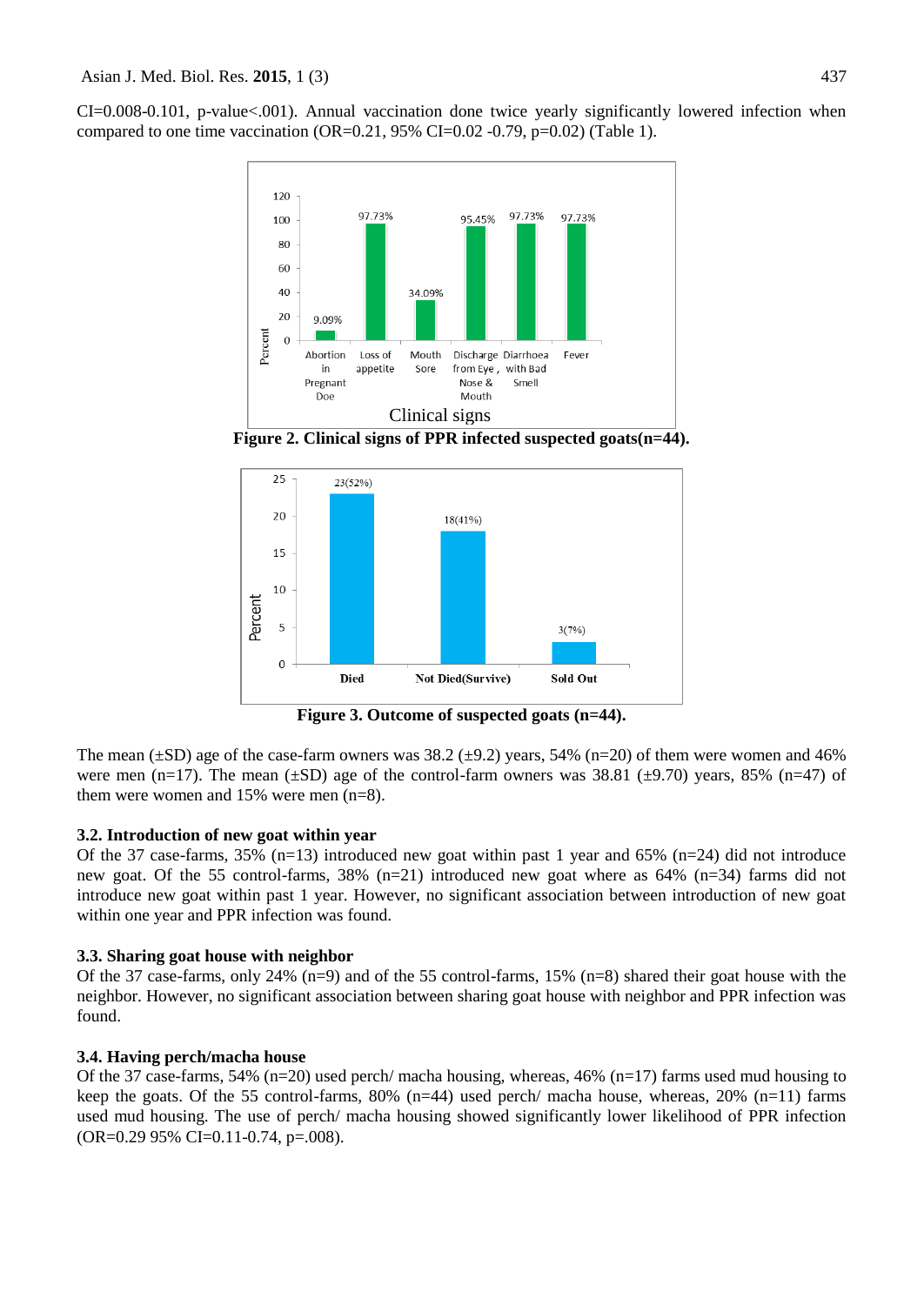### **3.5. Fattening of goat**

Of the 30 case-farms, only 17%  $(n=5)$  fattened their goats, whereas, of the 55 control-farms 22%  $(n=12)$ fattened their goats. No significant association was found between fattening of goats and the likelihood of PPR infection.

### **3.6. Selling of infected goats**

Of the 29 case-farm data available,  $21\%$  (n=6) sold their infected goats, and of the 55 control-farms, 35% (n=19) sold their infected goats. However, no significant association was found between selling infected goats and the PPR infection.

### **3.7. Utilizing grazing land after previous outbreaks**

Of the 36 case-farm data available, 14% (n=5) used grazing land after previous outbreaks and of the 55 control-farms, 22% (n=12) grazed their goats on the land of previous outbreaks. However, no significant association was found with the PPR disease.

**Table 1. Result of univariate logistic regression analysis between potential risk factors and PPR infection (number of case-farms= 37, number of control-farms= 55).**

|                                                            | <b>Number of farms</b> |                                   |      |                               | <b>Odds Ratio</b>         |                |
|------------------------------------------------------------|------------------------|-----------------------------------|------|-------------------------------|---------------------------|----------------|
| <b>Risk/protective factors</b>                             |                        | <b>Exposure</b> to risk<br>factor |      | No Exposure to<br>risk factor | $(95 \% CI)$              | <b>P-value</b> |
|                                                            | Case                   | <b>Control</b>                    | Case | <b>Control</b>                |                           |                |
| Having history of single time vaccination<br>within 1 year | 10                     | 51                                | 27   | $\overline{4}$                | 0.03<br>$(0.008 - 0.101)$ | < 0.001        |
| Practicing two time vaccination in a year                  | 4                      | 39                                | 6    | 12                            | 0.21<br>$(0.05 - 0.79)$   | 0.02           |
| Introduction of new goat within 1 year                     | 13                     | 21                                | 24   | 34                            | 0.87<br>$(0.36 - 2.08)$   | 0.38           |
| Sharing goat house with neighbor                           | 9                      | 8                                 | 28   | 47                            | 1.88<br>$(0.65 - 5.45)$   | 0.12           |
| Having perch/macha house                                   | 20                     | 44                                | 17   | 11                            | 0.29<br>$(0.11 - 0.74)$   | 0.008          |
| Fattening goat                                             | 5                      | 12                                | 25   | 43                            | 0.71<br>$(0.22 - 2.27)$   | 0.29           |
| Selling Infected goats                                     | 6                      | 19                                | 23   | 36                            | 0.49<br>$(0.17-1.42)$     | 0.10           |
| Use same grazing land after the outbreak                   | 5                      | 12                                | 31   | 42                            | 0.52<br>$(0.16-1.61)$     | 0.19           |

## **3.8. Focus group interviews**

Focus group discussions of goat rearing farmers consisted of 4 women and 1 man representing 31-54 years of age. The occupation of the farmers was homemaker and agriculture. Ninety-five percent were rearing Black Bengal goat, 0.5% Jamunapari and 4.5% cross breed (Black Bengal and Jamunapari). One hundred percent of them use PPR vaccination in their goat farms. Ninety percent of them reared goat for commercial purposes and 10% for hobby.

A second focus group discussion consisted of 5 veterinarians and para-veterinarians from 2 sub-districts. The outputs of the focus group discussion were recorded categorically and shown in Table 2 with regards to issues encountered in PPR vaccination.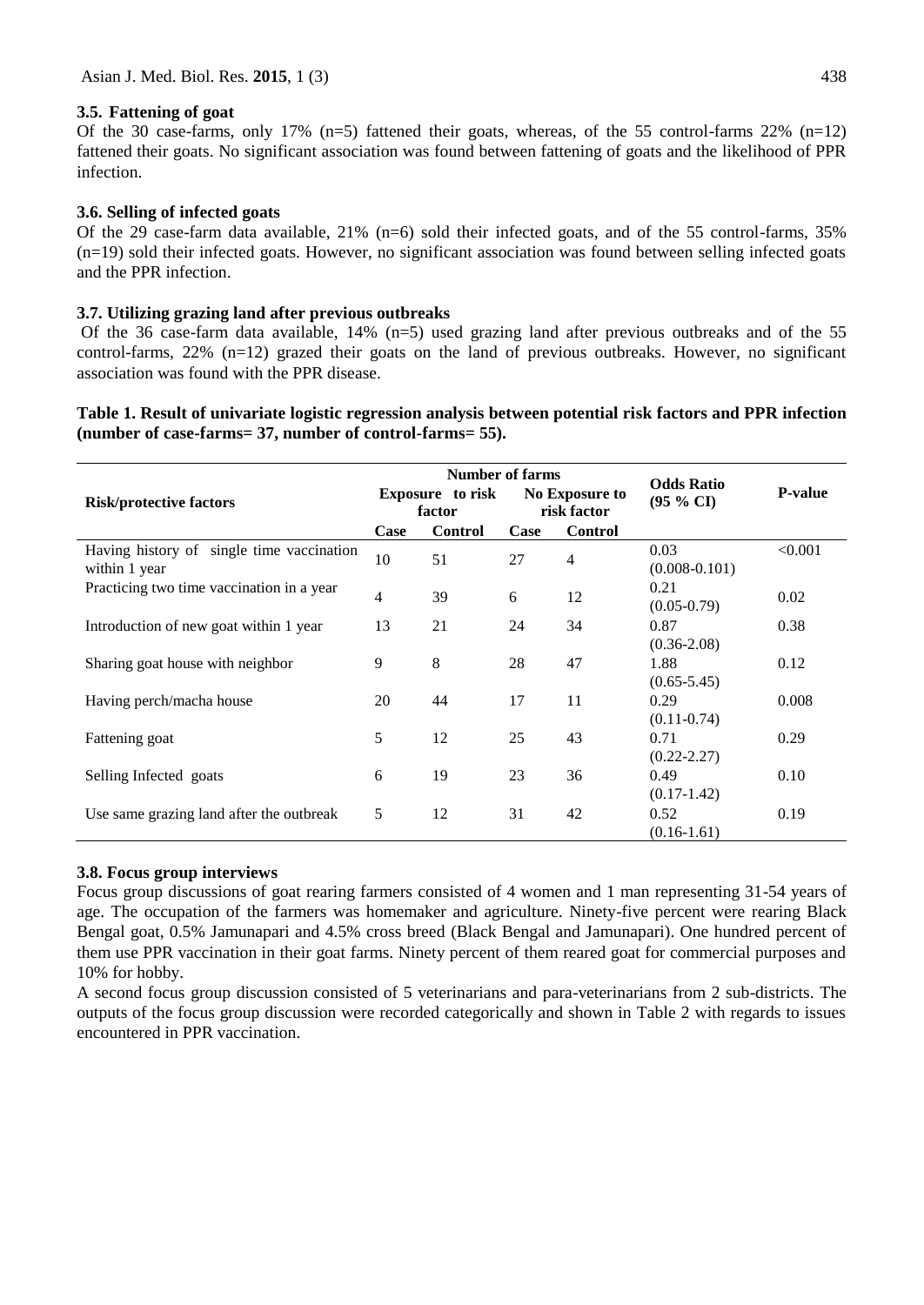| Table 2. Result of focus group discussion in 2 groups. |  |  |
|--------------------------------------------------------|--|--|
|--------------------------------------------------------|--|--|

| <b>Issues discussed by farmers</b>  | $\frac{0}{0}$ | Issues discussed by Veterinarians/ Para-<br><b>veterinarians</b> | $\frac{0}{0}$            |
|-------------------------------------|---------------|------------------------------------------------------------------|--------------------------|
| No labeling of vaccine (less trust) | 40            | No labeling of vaccine (less trust)                              | 10                       |
| Manpower(Paravets) -                | 30            | Manpower Less                                                    | 30                       |
| Less Vaccine                        | 20            | More Vaccine /all area covered                                   | $\overline{\phantom{0}}$ |
| Price: More                         | 10            | Price less                                                       | $\overline{\phantom{a}}$ |
|                                     |               | Less Logistics                                                   | 60                       |

Both the groups separately opined on the issue of insemination by breeding bucks in Black Bengal goats due to their scarcity in number. They also discussed that breeding with crossbreeds of Black Bengal and Jamunapari bucks induces ruining of genetic entity of Black Bengal goats. Farmers showed less interest in keeping breeding bucks in the farms.

A few suggestions that have been noted through the 2 focus group discussions were:

(i) Vaccination could be done properly with twice a year regimen in high PPR disease prone areas**,** (ii) More nutritional supplements for pregnant goats should be provided as multiple birth (twins, triplets) may deplete nutrients and predispose to diseases including PPR (iii) Farmers especially women, need more awareness as they constitute the majority of goat farmers.

#### **4. Discussion**

Jaforpur village was badly affected (n=13, 100%) when compared to other 3 villages of Chuadanga district in the study. This finding relates to 0% vaccination status in the village. The case fatality rates in all the study case-farms were high. High case fatalities among goats were reported by many researchers in other countries (EMPRESS, 1999, Mondal *et al.,* 2014, Chowdhury *et al.,* 2014, Wohlsein *et at.,* 2015).

Vaccination has been shown as a significant protective factor against PPR infection in this study; the vaccinated farms having lower likelihood of getting infection compared to the unvaccinated farms. This result is in compliance with the result by Wohlsein *et al.,* 2015, who opined that vaccine coverage must be close to 100% and to achieve 70% to 80% herd/flock immunity. Bangladesh produces 4.8 million doses of PPR vaccine that could not fulfill the demand of 28 million goat and sheep population, as a result the disease is found endemic in the country (SAARC, 2013).Two-time vaccination in a year is established protective factor at the field level when compared to one-time vaccination. Though there are no studies on adopting two time vaccination regime in susceptible goat population, it has had good result and is being practiced in a few goat rearing districts of Bangladesh. Uncontrolled goat movement and introduction of unvaccinated goats at flock level may increase chances of PPR outbreaks in vaccinated flocks (Mbyuzi *et al.,* 2015). Hence, two-time vaccination in a year can be recommended to cover immunity in animals at the community level.

Perch/macha housing was a protective factor against PPR infection in this study. It has manifold advantages and is being practiced for goat rearing by some organizations (PKSF, 2012; Wave Foundation, 2013). The perch/macha mainly made of wood, bamboo, or concrete/ brick keeps the goats above soil (ground). The goat house (perch method of housing) is now more popular in this district. The piloted perch method has been adopted in some sub-districts like Damurhuda and Chuadanga Sadar of Chuadanga district by a good number of farmers since 2008 (Wave foundarion, 2013). It has been recognized that perch housing decreases mortality rate in goats exposed to PPR and also other goat diseases in the community (Personal communication/ unpublished data). The perch method is comparatively better on biosecurity grounds and management practices compared to mud house as it excludes contamination and would be suggested to replicate this to the other parts of the country especially in the goat rearing zones.

Initiatives should be taken for appropriate instructions for vaccine storage and leveling to help in increasing trust among farmers as well as veterinarians/ para-veterinarians. Adequate manpower and logistics should be ensured to cover whole area of the districts in mass vaccination campaign. Development of awareness is necessary among the farmers and to avoid inappropriate practices for control and prevention of PPR in Bangladesh. Action should to be taken for conservation of genetic materials of Black Bengal goats by ensuring the genetics of breeding bucks.

The study has a few bias/ limitations, such as: all areas of outbreaks were not covered in the study. There might be recall bias by respondents/ women were less interested to provide information. Some missing data caused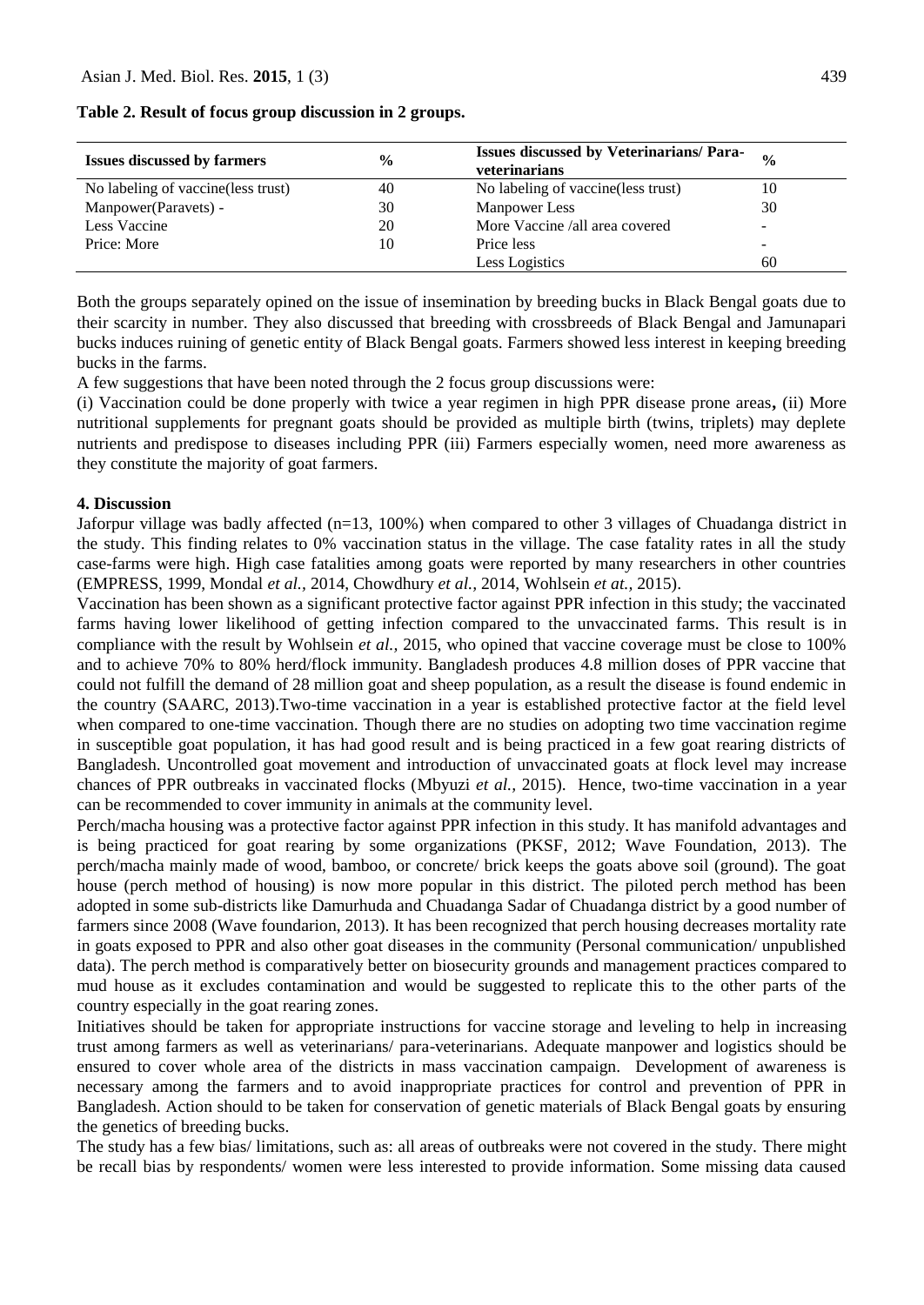bottlenecks for further multivariable analysis. The sheep species was not included in the study. Only one type of sample (nasal swab) was used to confirm the positive cases of PPR.

### **5. Conclusions**

Successful eradication and control of PPR in Bangladesh can be achieved by vaccination of all susceptible goats and sheep at least once a year with maximum coverage. Moreover, targeted vaccination twice a year could be adopted where goat population is denser in some selected high risky districts. Goat famers need appropriate awareness regarding goat husbandry and vaccination. Adequate manpower/logistics should be ensured for maximum vaccination coverage. DLS should use proper labeling of the PPR vaccine for boosting trust of framers and livestock personnel as well. The perch/macha method of goat rearing could be recommended to the other goat rearing zones by sharing the knowledge, experience with other farmers. Action should be taken for conservation of genetic materials of Black Bengal goats by supplying genetically proven breeding bucks among the goat farmers. Further study is necessary to explore the real scenario/understanding the epidemiology of recurrent PPR outbreaks in such high risk areas.

#### **Acknowledgements**

We would like to convey thanks and gratitude to District Livestock Officer, Chuadanga, Upazila Livestock officer, Chuadanga Sadar and Damurhuda, Chuadanga and also Deputy Coordinator, Wave foundation, Chudanga for their immense assistance to conduct the study. We thank the Epidemiology Unit, DLS, Bangladesh, and FAO, ECTAD, Bangladesh, FAO-RAP and Field Epidemiology Training Program for Veterinarian (FETPV), Thailand for their timely support and towards accomplishment of the work. We are grateful to SAARC Regional Leading Diagnostic Laboratory for PPR, Bangladesh Livestock Research Institute, Savar, Dhaka for confirmatory diagnosis of PPR sample.

### **Conflict of interest**

None to declare.

### **References**

- Annual Disease Report 2014, 2015. Epidemiology Unit, Department of Livestock Services, (personal communication/ unpublished data).
- Centers for Disease Control and Prevention (CDC).2012. Epi Info 7. User Guide. Available from: [http://www.cdc.gov/epiinfo.](http://www.cdc.gov/epiinfo)
- Chowdhury EH , AR Bhuiyan, MM Rahman, MSA Siddique and MR Islam, 2014. Natural peste des petits ruminants virus infection in Black Bengal goats: virological, pathological and immune histo-chemical investigation. BMC Veterinary Research, 10:263.
- Chowdhury SA, MSA Bhuiyan and S Faruk, 2002. Rearing Black Bengal Goat under Semi-Intensive management 1. Physiological and Reproductive Performances. [Asian Australas. J. Anim. Sci.](http://www.ajas.info/articles/archive.php)15(4): 477- 484. doi: <http://dx.doi.org/10.5713/ajas.2002.477>
- Couacy-Hymann E, F Roger, C Hurard, JP Guillou, G Libeau and A Diallo, 2002. Rapid and sensitive detection of peste des petits ruminants virus by a polymerase chain reaction assay. J.Virol. Methods, 100:17–25.
- EMPRES, 1999. A field manual on Recognizing Peste des Petits Ruminants. Food and Agriculture Organisation of the United Nations, Rome.p-12.Available: [http://www.fao.org/docrep/003/](http://www.fao.org/docrep/003/x1703e/x1703e00.HTM) [x1703e/x1703e00.HTM](http://www.fao.org/docrep/003/x1703e/x1703e00.HTM)
- Gibbs EPJ, WP Taylor, MJP Lawman and J Bryant, 1979. Classification of peste des petits ruminants virus as the fourth member of the genus Morvillivirus. Intervirology, 11: 268-274.
- Islam MR, M Shamsuddin , PM Das and ML Dewan, 2001. An outbreak of Peste des petits ruminants in Black Bengal goats in Mymensingh, Bangladesh.The Bangl. Vet., 18: 14-19.
- Mbyuzi AO, EVG Komba, R Cordery-Cotter, HB Magwisha, SI Kimera, and DM Kambarage, 2015 . Descriptive survey of Peste des Petits Ruminants and Contagious Caprine Pleuropneumonia outbreaks in traditional goat flocks in Southern Tanzania: producers concerns, knowledge and attitudes, [Livestock](http://lrrd.org/lrrd27/4/cont2704.htm)  [Research for Rural Development., 27 \(4\).](http://lrrd.org/lrrd27/4/cont2704.htm)